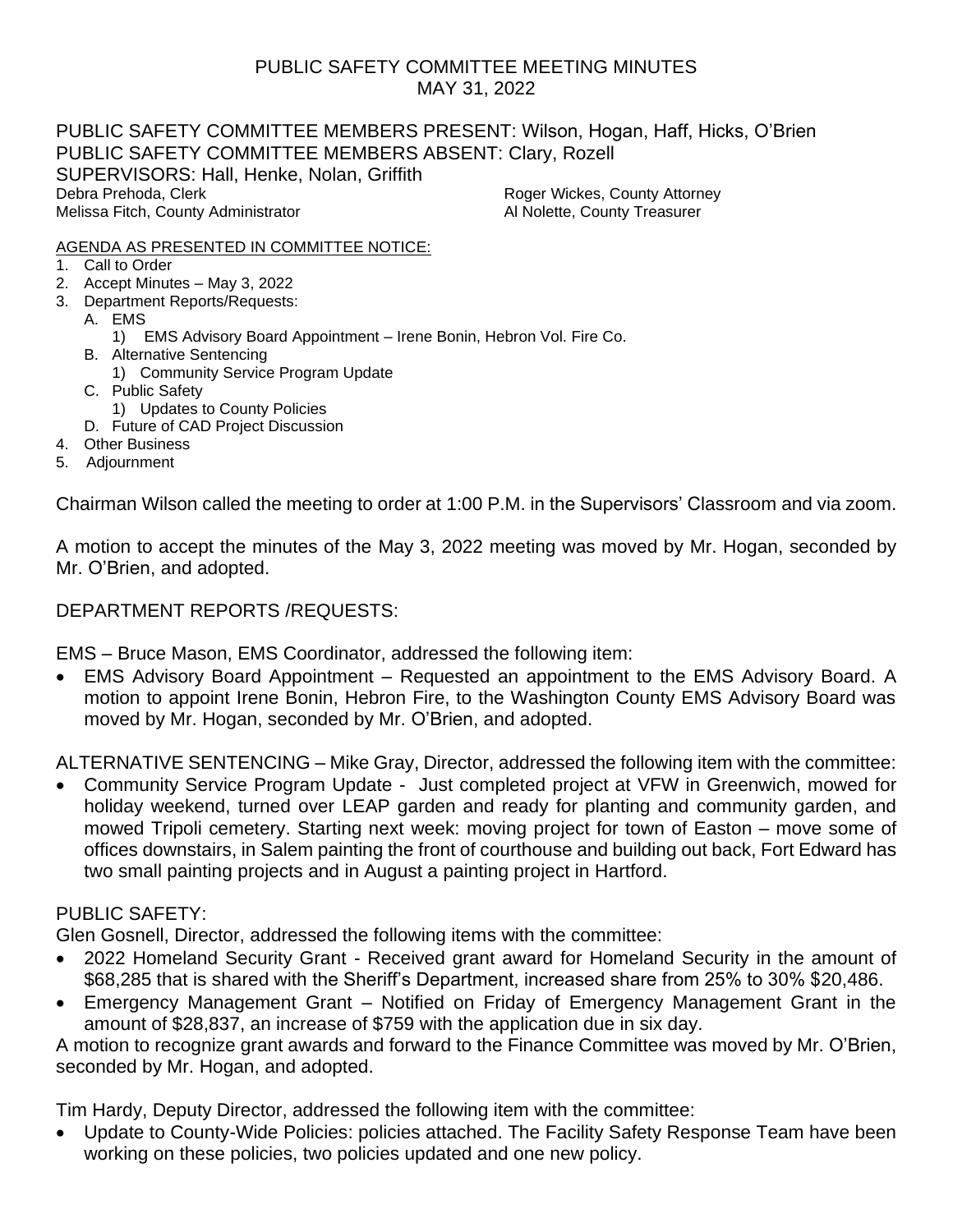- $\circ$  Identification Policy This policy has been in place since 2018. Originally, the Personnel Department was issuing the IDs then it has gone back and forward between Personnel and Public Safety. Updated to reflect IDs are issued by Public Safety and some other small changes to reflect how the operation is currently working and request form. The changes are in red and the majority are changing Personnel to Public Safety. A motion to approve updated Identification Policy was moved by Mr. Hicks seconded by Messrs. O'Brien and Hogan and adopted.
- $\circ$  Access Control System Policy This policy has been in place since 2018. Changes are indicated in red. The responsibilities section did not exist previously so that is a new addition to the policy to clearly outline the responsibilities because of multiple departments involved. Burgoyne was added to the policy because it did not exist in 2018. A motion to approve updated Access Control System Policy was moved by Mr. Hogan, seconded by Mr. O'Brien, and adopted.
- $\circ$  Video Recording System Policy This is a new policy. This was developed by the Facility Safety Response Team in coordination with the Information Technology CIO. A video system has been in place since at least since 2004. The Law Enforcement Center is completely standalone. The policy is to establish guidelines for use of security cameras/video recording system in and on County facilities indicating how it will be used for safety and security. Thirtyday retention of the video is contained in the policy. A motion to approve Video Recording System Policy was moved by Mr. Hogan, seconded by Mr. O'Brien, and adopted.
- Future of CAD (computer-aided dispatch) Project Discussion The CAD system handles the activity for the entire county, fire, EMS, law enforcement and tracks code enforcement, public health, social services, taking calls for incidents, passing information between agencies involved, first responders in the field. Started with this current system in 2014 and have been notified by the vendor that he sold his interest in company so moving forward we need to either refresh or upgrade or replace the system. They are looking to start a workgroup of their own communication group, field personnel, Sheriff Office and any Supervisors that would like to participate because the CAD system relates to the RMS, remote monitoring system, and need to look at the future of CAD and include mobile and RMS (remote monitoring system). Need to start this process now because there is no backup to the CAD and takes about two years after going out for RFP. This is an expensive project. This was in the Capital Plan a couple of years ago and slated for 2022 or 2023 but unsure what happened from there. The County Administrator stated she heard it was removed because it was an Information Technology item, removed IT items because they were not capital project eligible. We have a sole source program. The Deputy Public Safety Director stated ideally what he is looking for is a system that works across the board with RMS, mobile, CAD, does everything the Sheriff needs and Public Safety needs and if not then split systems that interface. Mr. Hicks stated a discussion about the capital plan is needed and recommended that the Deputy Director of Public Safety have a discussion with the Budget Officer before the capital plan comes up for discussion at the Finance Committee. The capital plan should be updated. The Deputy Public Safety Director thanked the vendor for getting them to the place they are at with the CAD system which is operating as expected. The Treasurer stated the size and scope of this project would make it eligible to be included in the capital plan. Chairman Wilson stated we need to get to the point where we have some options on the table, some pricing, and some understanding of the timeline but right now we are looking at uncertainty in terms of how long we can sustain is system.

### OTHER BUSINESS:

County-Wide Dog Control – Mr. O'Brien bought up county-wide dog control because there are more and more delays in getting responses and feels it is time to look at this again. The Sheriff and State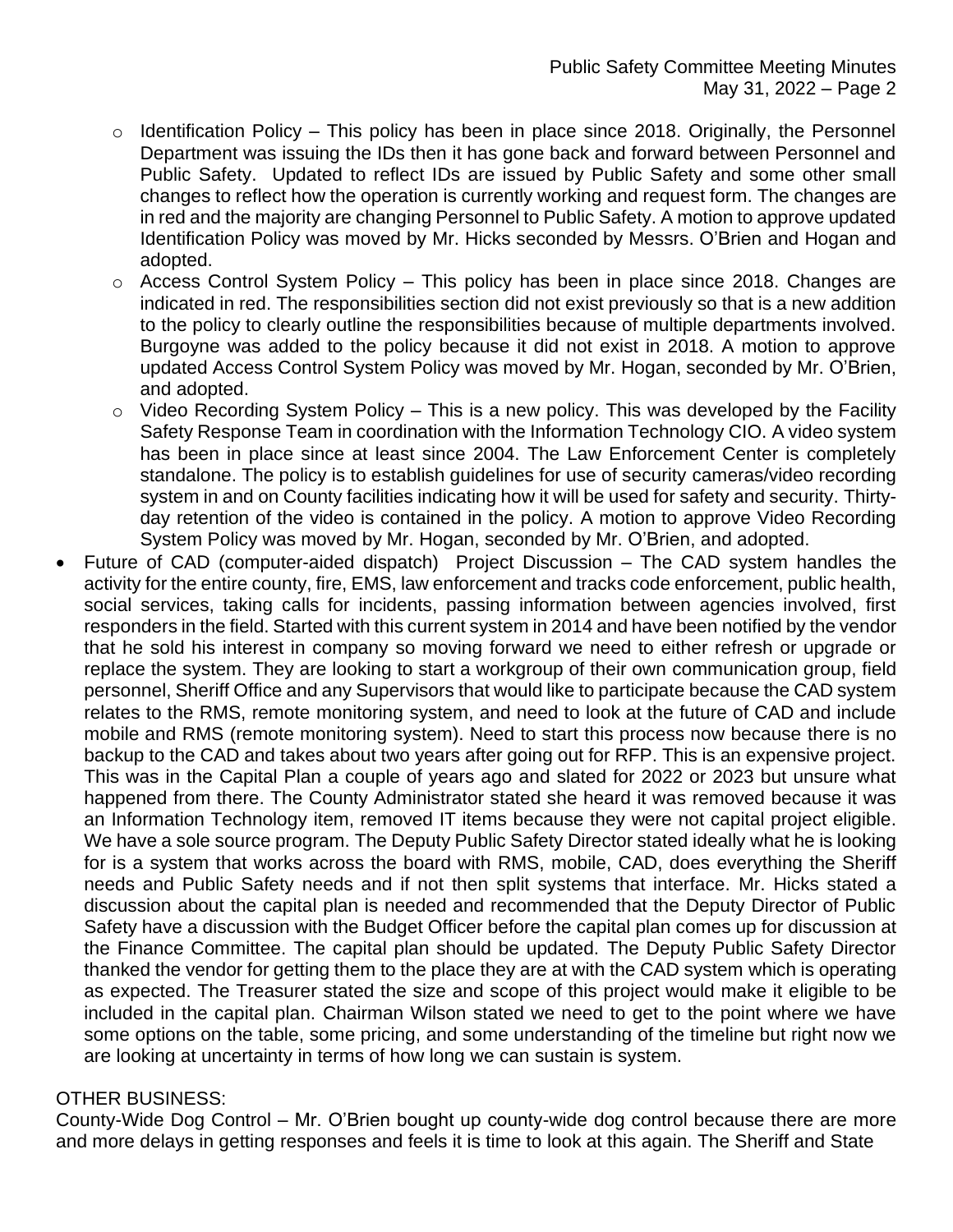Police get a lot of calls on dogs and the Sheriff should be included in the discussion. This will be an agenda item for next month.

The meeting adjourned at 1:43 P.M.

D*ebra Prehoda, Clerk Washington County Board of Supervisors*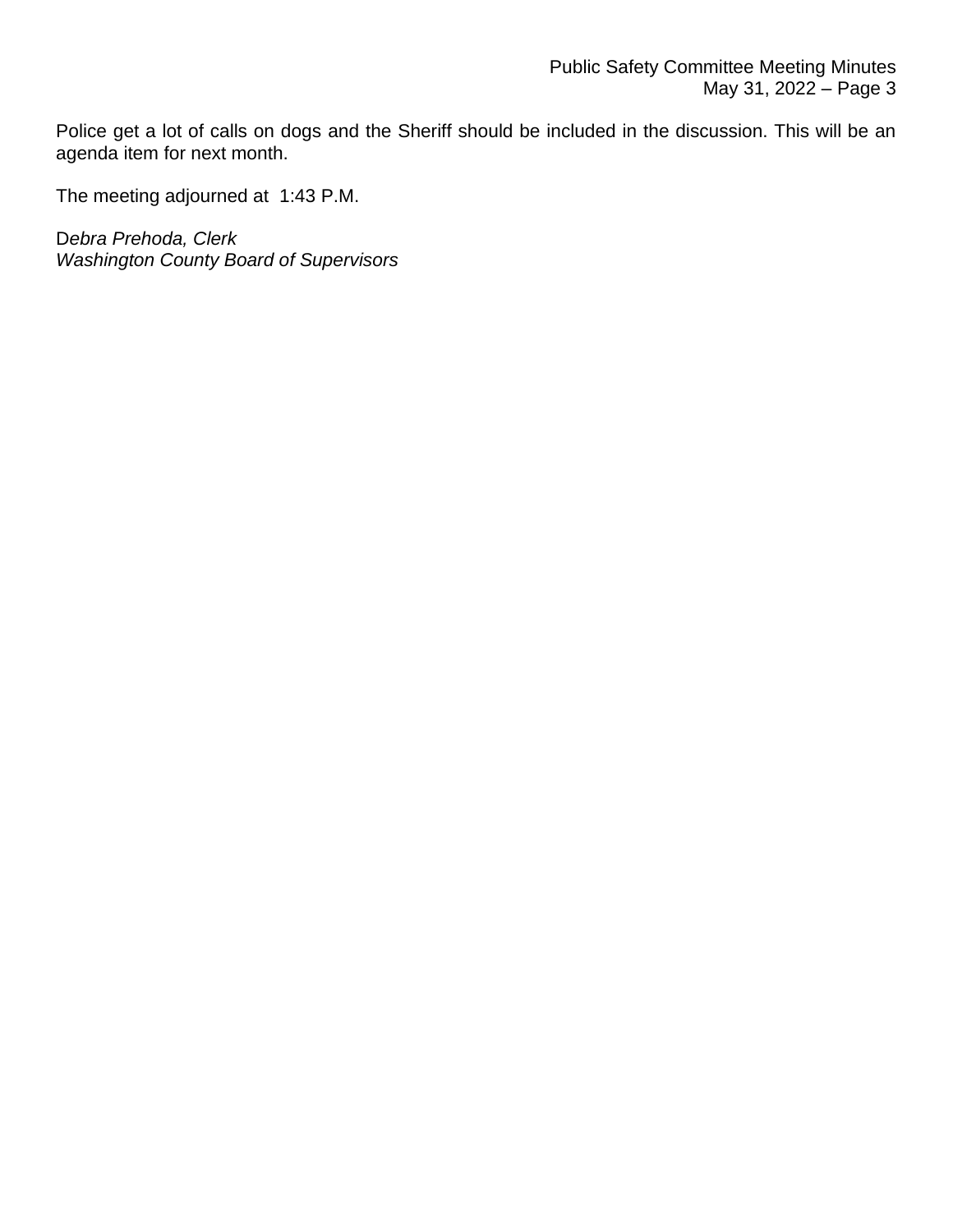

# **ACCESS CONTROL SYSTEM POLICY**

**Rev.: 05/31/2022** PFA to Public Safety

#### **POLICY**

All Washington County employees, officers and authorized vendors / personnel are required to access Washington County facilities by utilizing their County issued access device (herein referred to as a "FOB"). All FOBs remain the property of Washington County and may be suspended or revoked at any time.

Use of FOBs will:

- Provide reliable and controlled identification of those accessing County facilities
- Provide a cost-efficient and controlled method of controlling access to certain areas of the property
- Provide Reports on Employee access to the various facilities controlled by the system
- -Confirm the presence of authorized personnel upon County property

The official access FOB / device may not be defaced, pierced, or altered in any manner. Items affixed to the FOB will impair its purpose and performance.

Each department is responsible for developing and implementing any additional procedures within their own department, necessary to comply with this policy.

The system will be administered by the FOB Access Team, which will consist of the Senior Safety Officer, Deputy Director of Public Safety and Buildings & Grounds Electronics Technician.

# **RESPONSIBILITIES**

The Washington County Facilities Safety Response Team / FOB Access Team has been designated responsible for overseeing and managing Washington County Access Control System, along with implementation of associated standards and procedures relative to the operations of these systems, excluding those of the Washington County Law Enforcement Center. Responsibilities by Department for assigned responsible personnel are as follows:

- **Department of Public Safety and Safety Officer (Management):** Management of the overall systems, new / proposed access control projects, including device / system provisioning, processing requests for access and changes in user access, system reporting, conducting needs and placement assessments and coordinating installation and networking needs with Information Technology and Buildings and Grounds personnel and coordinating system maintenance needs with the vendor.
- **Buildings and Grounds (Support):** At the request of the authorized Facilities Safety Response Team personnel, conduct the installation of authorized access control system devices, including wiring and hardware installation at the approved placement locations. Provide assistance with wiring and hardware installation troubleshooting as requested by the Facilities Safety Response Team personnel.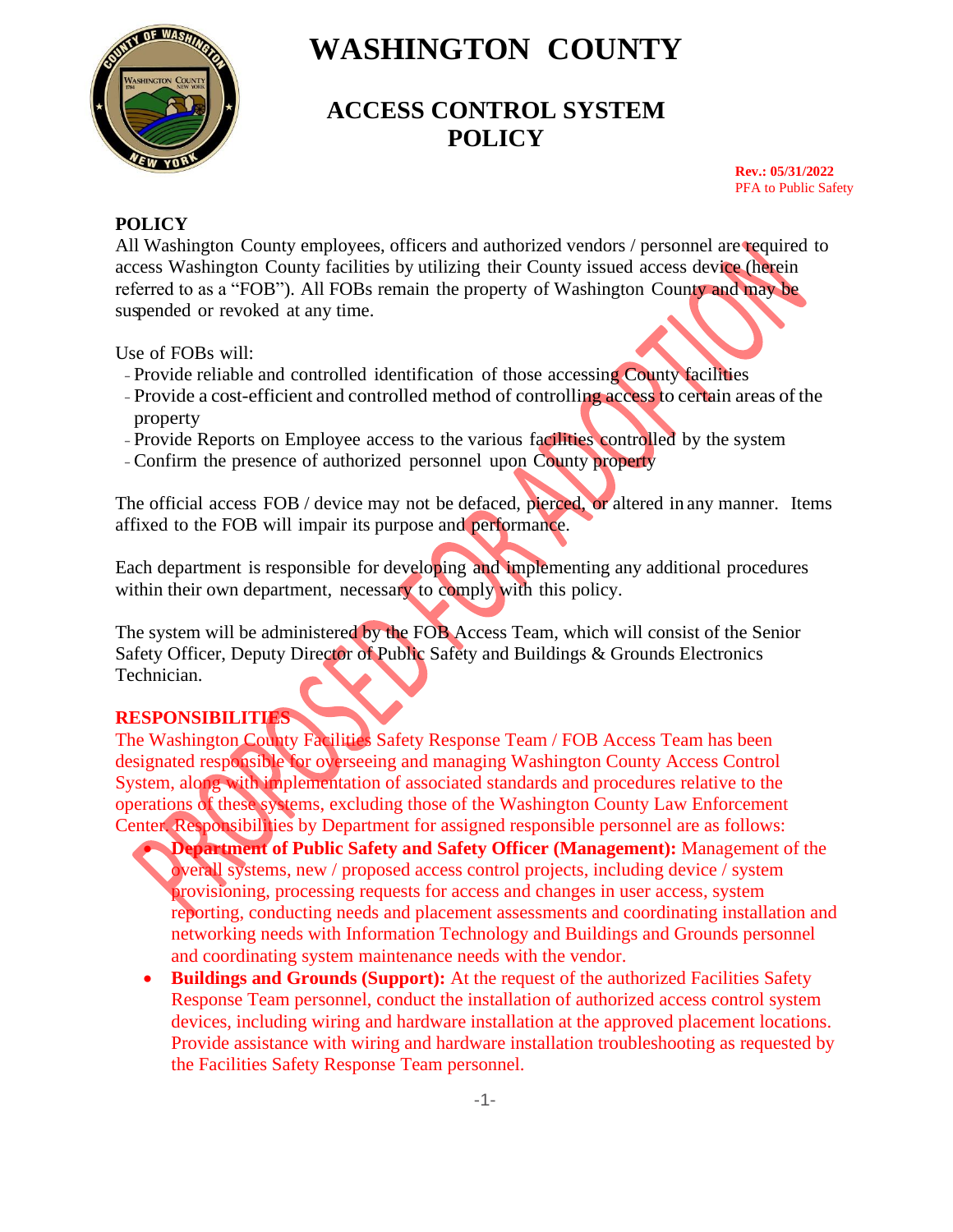- **Information Technology (Support):** At the request of the authorized Facilities Safety Response Team personnel, conduct the installation of authorized access control system devices, including wiring/hardware installation and network integration at the approved placement locations. Provide assistance with connectivity or network troubleshooting as requested by the Facilities Safety Response Team personnel.
- **County Attorney (Oversight):** Provide guidance and direction to the other members of the Facilities Safety Response Team related to the management and operation of the systems, to include (but not limited to), requests for recordings, request for user access, placement of systems / components.
- **County Administrator (Oversight):** Provide guidance and direction to the other members of the Facilities Safety Response Team related to the management and operation of the systems, to include (but not limited to), requests for recordings, request for user access, placement of systems / components.

#### **PROCEDURES**

#### **ISSUANCE**

All employees working in Buildings A, B and C, Annex 1, 2,, Burgoyne Avenue Complex, Salem and the Law Enforcement Center as well as FOB equipped Highway / Department of Public Works components, will be issued FOBs allowing access to facilities in which the employee / vendor or other authorized personnel has a job related necessity for access.

Department Heads are responsible for completing and submitting all requests for Access Control issuance / modification utilizing the **[Washington County Buildings Access Request /](https://ny-washingtoncounty.civicplus.com/FormCenter/Public-Safety-10/Washington-County-Building-Access-Reques-63)  [Modification](https://ny-washingtoncounty.civicplus.com/FormCenter/Public-Safety-10/Washington-County-Building-Access-Reques-63)** form for each employee *Access* request pertinent to their department.

Department Heads will ensure all personnel FOBs are issued to receive a copy of this policy, understand their responsibilities and complete and sign the Policy Acknowledgement form (retained by the Department) accordingly.

All requests will be reviewed by the FOB Access team, who will approve / deny any requests for access. Appeals shall be made to the Chairman of the Board of Supervisors who has final decision making authority.

The Chairman of the Board of Supervisors, County Administrator, Sheriff's Office Law Enforcement personnel, Senior Safety Officer and Safety Officer, County Attorney, Director and Deputy Director of Public Safety, and the Superintendent of Buildings and Grounds are presumed to have access to all areas of the County.

The FOB Access team is hereby authorized to provide for additional FOBs for purposes consistent with the goals of this policy. Requests for access programming outside of the parameters indicated herein will be handled by the FOB Access team on a case by case basis at their discretion.

When an employee is approved for issuance, the individual's identification data will be entered into the building access database by a member of the FOB Access team. FOBs will be programmed and provided to the requesting department head for issuance to personnel.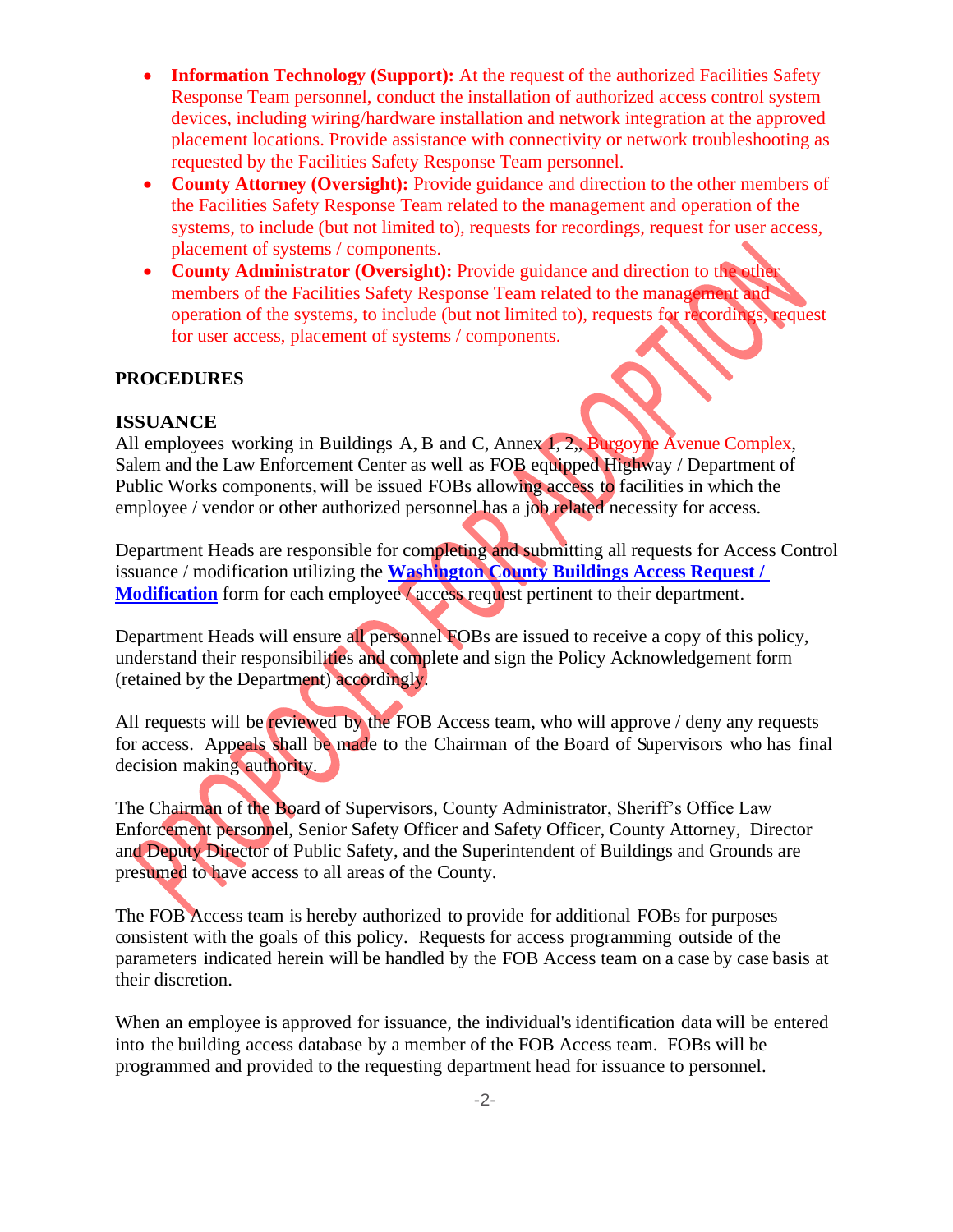This FOB allows the employee access into Washington County buildings and only into the areas they are permitted to enter based on necessity. The FOB is for the individual employee's use only. Unauthorized use, or allowing use of the FOB by any other person, may be grounds for disciplinary action.

#### **REPORTING A LOST OR STOLEN FOB**

An employee will be held responsible for any unauthorized use of the employee's FOB if an investigation indicates fraudulent use or the exercise of careless security. Prompt and immediate reporting of the loss or theft of FOBs will reduce liabilities for careless security.

The employee will immediately notify their supervisor and report the lost or stolen FOB along with any details. The Department Head or supervisor will report the lost or stolen FOB with all pertinent details to the FOB Access team utilizing the **[Washington County Buildings](https://ny-washingtoncounty.civicplus.com/FormCenter/Public-Safety-10/Washington-County-Building-Access-Reques-63)  [Access Request / Modification](https://ny-washingtoncounty.civicplus.com/FormCenter/Public-Safety-10/Washington-County-Building-Access-Reques-63)** form.

#### **DEACTIVATING A LOST / STOLEN FOB**

Upon the FOB Access team receiving notification of a lost / stolen FOB, team members will: - As soon as possible, disable the lost or stolen FOB. This procedure shall be followed for any FOB reported as lost or stolen.

#### **REPLACEMENT FOBS**

The employee is responsible for contacting the Department Head for issuance of a new FOB immediately after a FOB is lost or stolen.

If the lost or stolen FOB is recovered after the replacement FOB is issued to the employee, the employee shall immediately turn in the recovered FOB to the Department Head for return to the FOB Access team.

A replacement for a FOB that has not been lost or stolen may only be requested for reasons identified within this section:

- Operational Problems – If the FOB is electronically damaged (e.g., placed in the proximity of magnetic sources or fields) or physically damaged, the FOB may not be valid for use. In the event the FOB fails to properly function, the employee shall return the FOB to the Department Head who will return it to the FOB Access team.

# **ACCOUNTABILITY**

At the discretion of the FOB Access team, any person who loses, defaces or otherwise damages a FOB may be subject to a \$10.00 replacement fee. Further disciplinary action may be warranted as determined by the Department Head.

Employees are on notice that the system will log each and every access by the FOB. Employees are accountable as stated herein for the safety and use of their FOB.

### **USE OF THE FOB**

After an employee has been issued an access FOB, the employee must:

- Have the FOB in the employee's possession before entering and while on County property or while performing job-related duties for the County;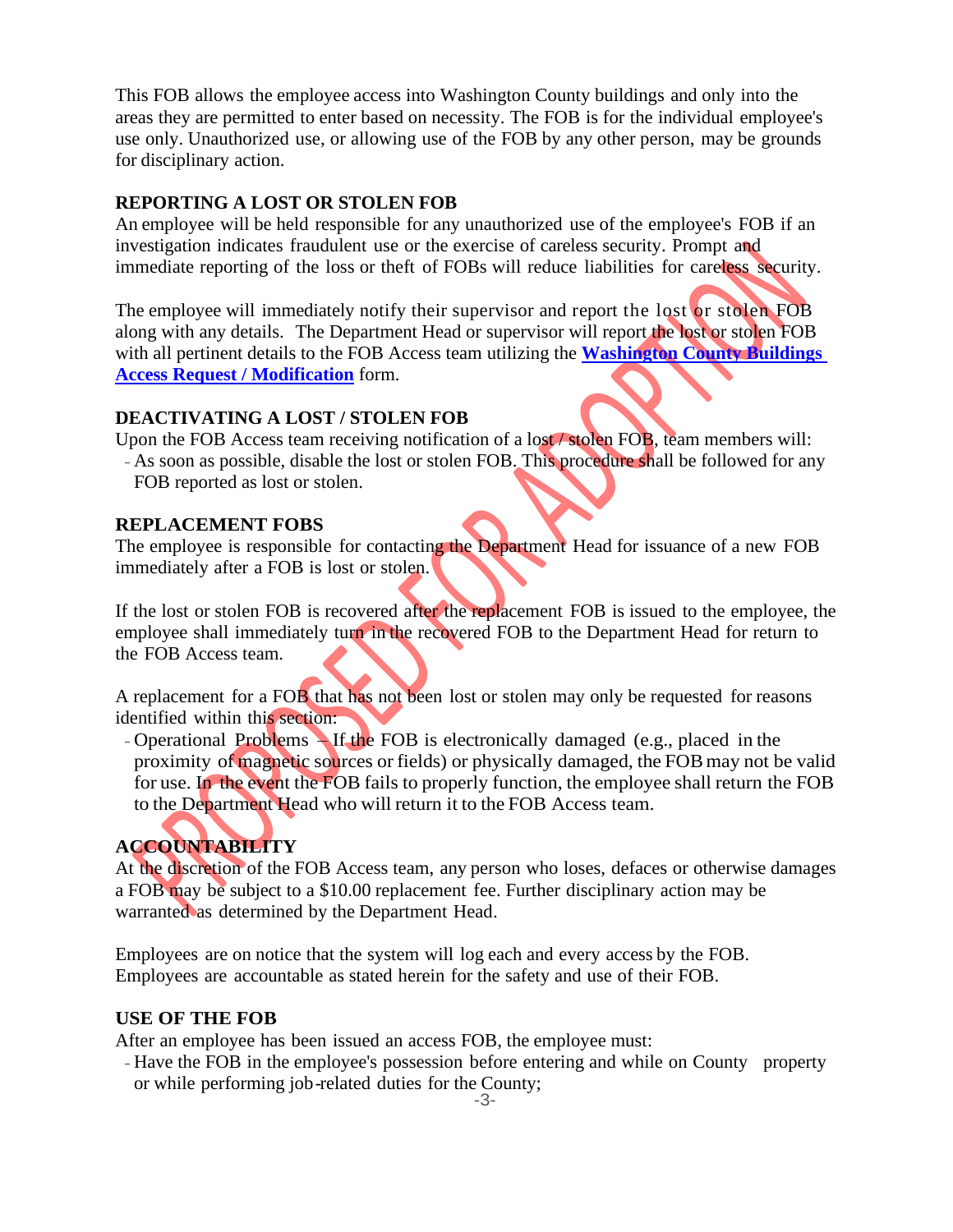- Not use the FOB for any purpose other than official business or the purposes that are specifically defined inCounty policy;
- -Maintain the FOB in good condition, avoid contact with surfaces that can scratch or cause accelerated wear, and avoid placing a FOB in the proximity of magnetic sources or fields;
- Not deface or alter the FOB from its original appearance or use any holder or sleeve that alters the performance of the FOB;
- -Maintain the FOB in a secure location to protect against loss, theft, or unauthorized use;
- Not loan the FOB to another individual for any reason and not use another employee's FOB for any reason
- -Immediately report the loss or theft of the FOB or the recovery of a lost or stolen FOB to the employee's Supervisor and Personnel Department; and When necessary, request a replacement FOB

#### **CHANGES IN EMPLOYMENT STATUS**

- Leave: When an employee is placed, or goes, on a disability, disciplinary or FMLA leave with or without pay status, the employee shall tum in his or her FOB to the Department Head for retention in a secure location while the employee is on leave status, the Department Head will immediately notify the FOB Access team to disable the FOB until the employee returns to active duty.
- Employee Separating from Employment: When an employee is separated from employment, the employee shall tum in his or her FOB to the Department Head or designated individual in the department immediately upon separation. The Department Head will immediately notify the FOB Access team of the employment changed and the FOB will be disabled. The Department Head will then return the FOB to the FOB Access team for re-deployment.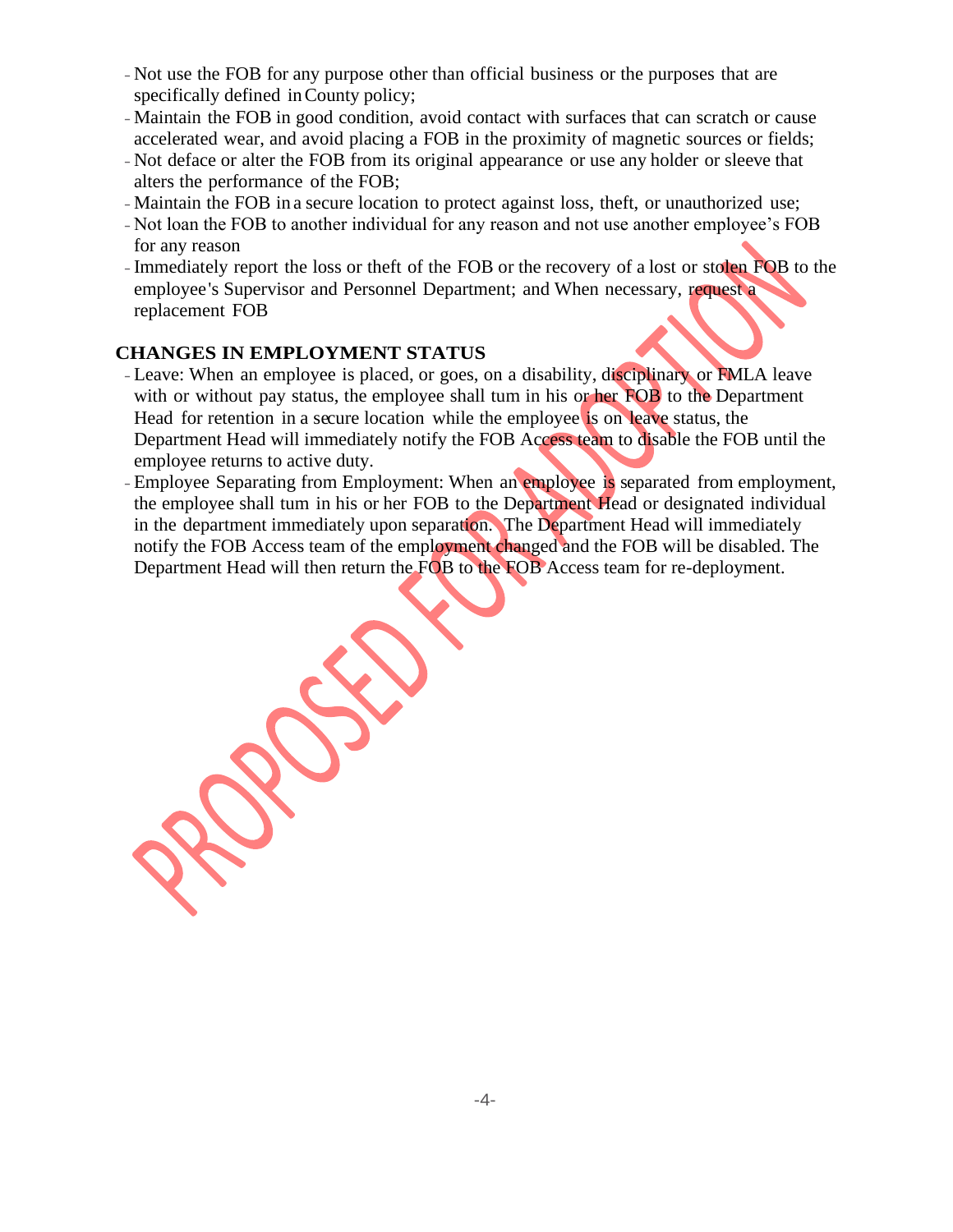

# **WASHINGTON COUNTY ACCESS CONTROL POLICY**

# **ACKNOWLEDGEMENT**

I hereby acknowledge that I have received the Washington County Access Control Policy, have read, understand and agree to all stipulations as specified in the policy in regards to Access Control.

| Name (Please Print)                          |
|----------------------------------------------|
| Department                                   |
| Signature                                    |
| Date                                         |
| Department Head / Supervisor Issuing the FOB |

*The original of thisform isto be placed in the Employee's Personnel File.*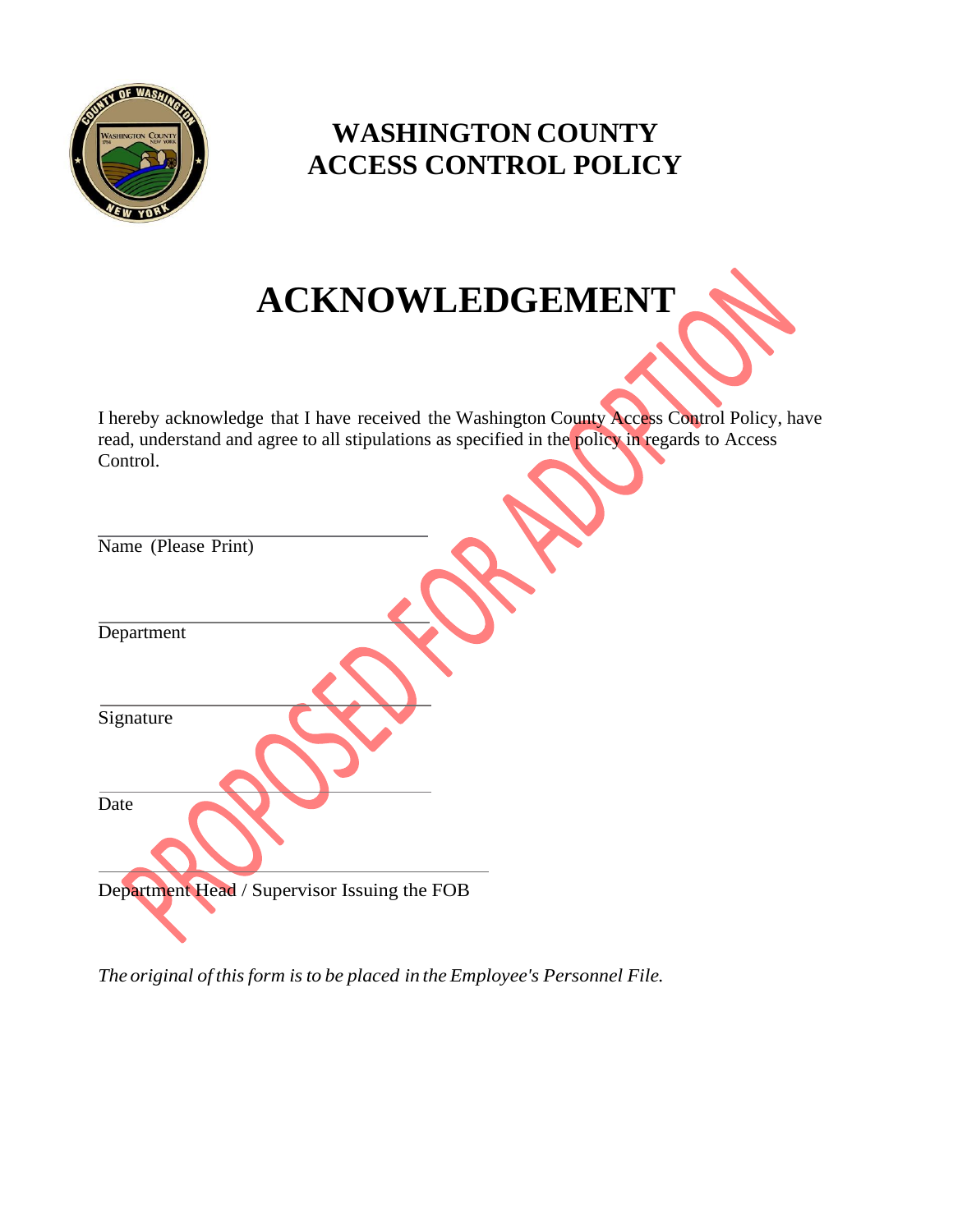

# **IDENTIFICATION POLICY**

**Rev.: 05/31/2022** PFA to Public Safety

## **POLICY AND RULES FOR DISPLAY**

All Washington County employees and officers, with the exception of law enforcement personnel, who are issued a County ID card are **required** to prominently display, on the outer clothing between the shoulder and the waist with the photo side facing out, while conducting business for Washington County in any official capacity, except when an employee's physical safety is placed at risk, at which time the ID card shall be easily accessible. All cards remain the property of Washington County and may be suspended or revoked at any time.

Use of Identification Cards will:

- Provide reliable and controlled identification method for employees and officers - Confirm to members of the public and workforce the authorized presence of an employee or contractor

The official ID card may not be defaced or visually obstructed in any manner. Stickers, pins or other items affixed to the ID card will impair its purpose and performance. An approved clear plastic sleeve or other holder purchased by the employee may be used to hold the card and professional pins and approved items. Lanyards, if used, must be of the "breakaway" type. An approved lanyard will be issued to each employee upon request.

Each department is responsible for developing and implementing any additional procedures necessary to comply with this policy.

Contract workers or approved observers who expect to be on County premises for extended periods of time, or on a regular or semi-regular basis, must obtain and wear either their official Company ID or in its absence, a temporary ID card, in a form issued by Washington County, in which the contracted department will coordinate with the Department of Public Safety. The ID shall in no way resemble the ID issued to County employees.

# **ISSUANCE**

All employees will be issued an ID card by the Department of Public Safety as soon as possible following the completion of the hiring process at a date / time set by the Personnel Department.

This card may allow the employee access into their building and only into the areas they are allowed to enter. The card is for the individual employee's use only. Allowing use of the card by any other person may be grounds for disciplinary action.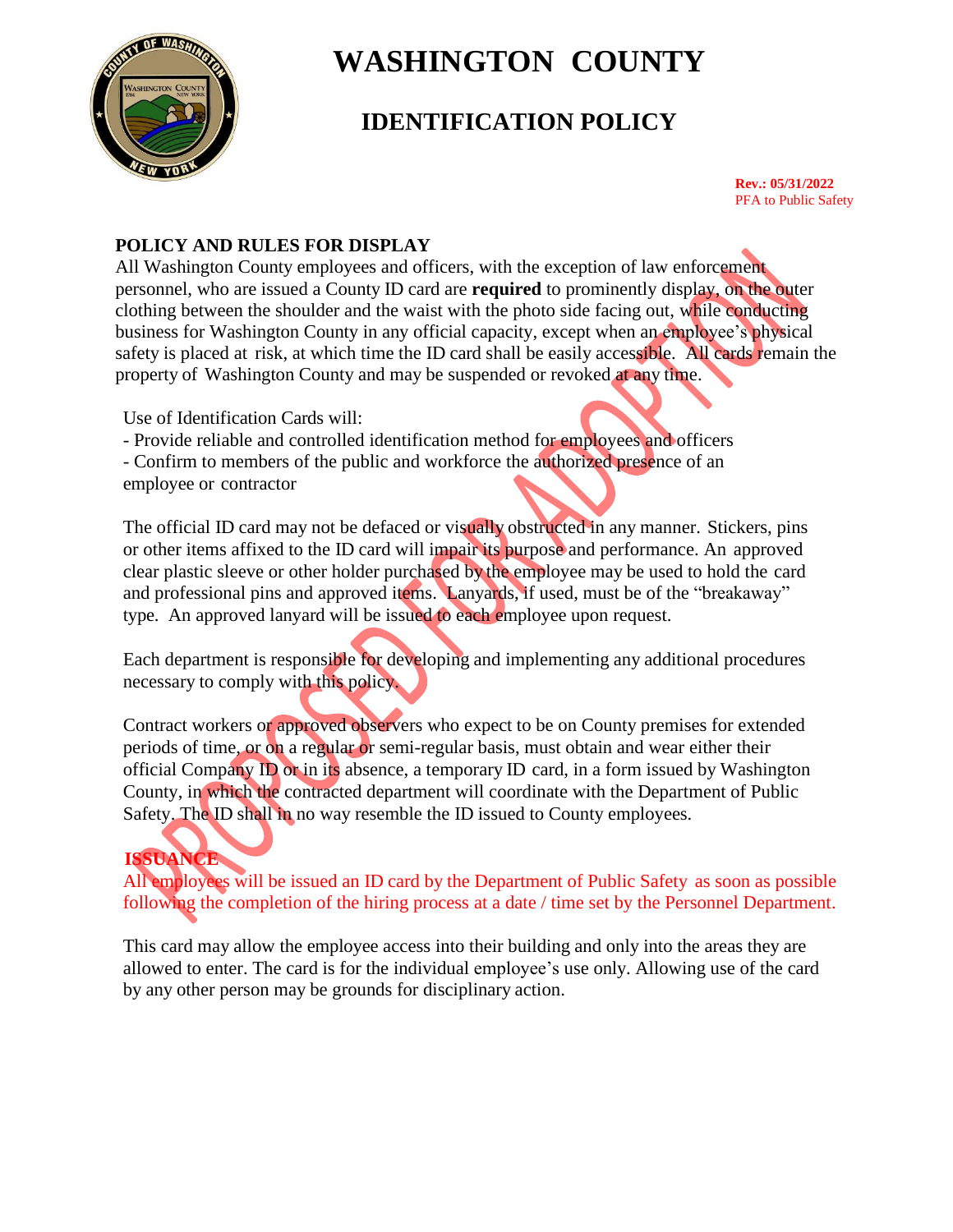### **ACCOUNTABILITY**

At the discretion of the Department of Public Safety (conferring with the Personnel Officer), any person who loses, defaces or otherwise damages an employee ID card could be subject to a \$10.00 replacement fee. Further disciplinary action may be warranted as determined by the Department Head.

### **USE OF THE IDENTIFICATION CARD**

After an employee has been issued an ID card, the employee must:

A. Have the ID card in the employee's possession before entering and while on County property or while performing job-related duties for the County and visibly wear the card on his or her person except when an employee's physical safety is placed at risk, at which time the ID card shall be easily accessible;

B. Immediately produce the ID card when requested to do so by a County or Law Enforcement Official (temporary identification as defined within this policy may be substituted for an ID card);

C. Not use the ID card for any purpose other than official business or the purposes that are specifically defined in County policy;

D. Maintain the ID card in good condition, avoid contact with surfaces that can scratch or cause accelerated wear;

E. Not trim, fold, or otherwise deface or alter the ID card from its original appearance or use any holder or sleeve that obscures the information contained on the card;

F. Maintain the ID card in a secure location to protect against loss, theft, or unauthorized use;

G. Not loan the card to another individual for any reason and not use another employee's card for any reason;

H. Immediately report the loss or theft of the ID card or the recovery of a lost or stolen ID card to the employee's Supervisor and Department of Public Safety; and

I. When necessary, request a replacement ID card

# **LOST OR STOLEN ID CARD**

A. Reporting a Lost or Stolen ID Card

An employee will be held responsible for any unauthorized use of the employee's ID card if an investigation indicates fraudulent use or the exercise of careless security. Prompt and immediate reporting of the loss or theft of ID cards may reduce liabilities for careless security. An employee shall use an Identification Update Request Form to report a lost or stolen ID card to the Department Head or designee who shall immediately advise the Department of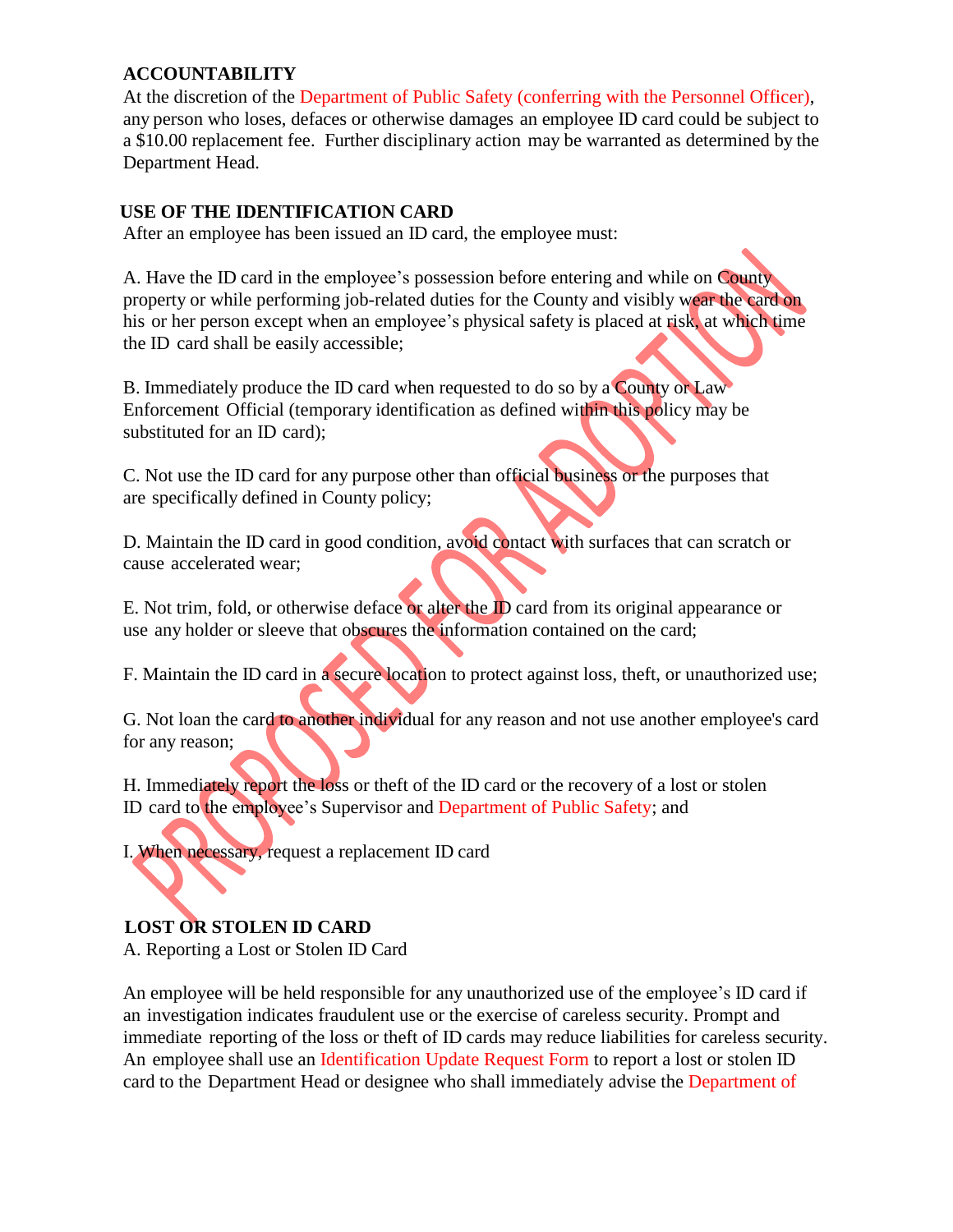Public Safety. The Department of Public Safety will notify the employee of the time and place for issuance of the replacement ID Card.

B. Deactivating (if Access Control system feature equipped) a Lost or Stolen ID Card

Upon receipt of a Lost or Stolen ID Card Report, the Personnel Department shall:

1. Immediately notify the FOB Access Team to deactivate (block) the lost or stolen ID card. This procedure shall be followed for any ID card access control feature equipped and reported as lost or stolen.

2. Complete the bottom portion of the Identification Update Request Form indicating the date and time that the ID card was deactivated

3. Maintain the original Identification Update Request Form in the file for such forms to ensure that an ID Card Issue Request is submitted if the ID card is not recovered.

C. Temporary Identification Before Requesting a Replacement

The employee's copy of the Identification Update Request Form, accompanied by the employee's driver's license, will serve as temporary identification until the lost or stolen ID card is recovered or until an ID Card Issue Request is submitted and approved and a new card is issued.

## **REPLACEMENT ID CARD**

A. The employee is responsible for contacting the Department Head to request issuance of a new card immediately after a card is lost or stolen.

B. If the lost or stolen ID card is recovered after the replacement ID card is issued to the employee, the employee shall immediately turn in the recovered ID card to the Department of Public Safety. The Department of Public Safety shall destroy the recovered ID card

C. A replacement for an ID card that has not been lost or stolen may only be requested for reasons identified within this section:

1. Name Changes and/or Corrections to Date of Birth - The employee shall advise their Department Head of the changes, who will validate the request and relay the changes to the Department of Public Safety. The Department of Public Safety shall not approve the request until the Personnel Department has verified all changes requested by the employee and the employee's payroll and other service records have been amended to reflect the change. The employee may retain the old ID card pending issue of a replacement card.

2. Damaged Card (other than magnetic strip problems) - The employee should complete an Identification Update Request Form and submit the completed form to the Department Head or designee individual for transmittal to the Department of Public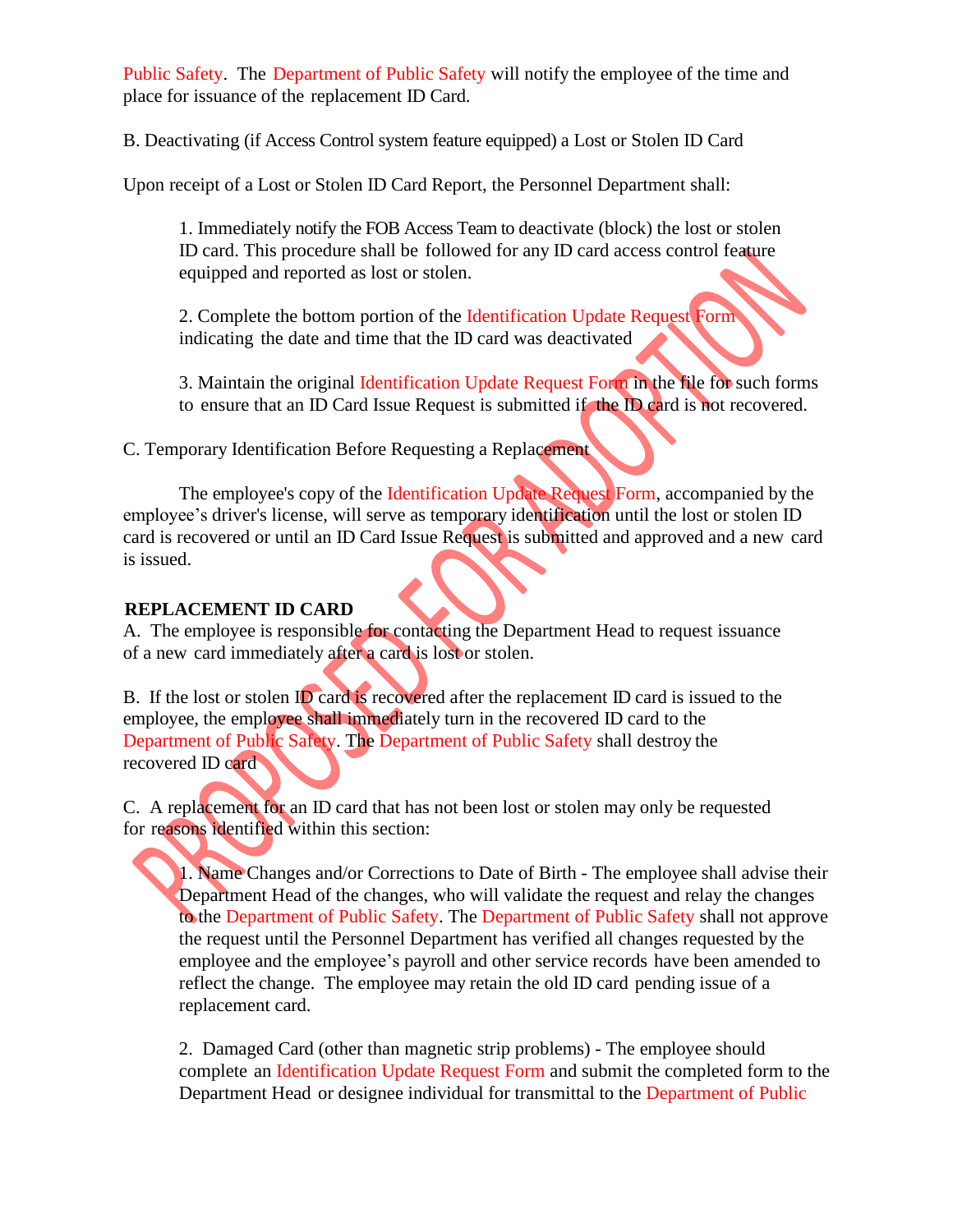Safety for approval. The employee may retain the old ID card pending issue of a replacement card. Upon issuance of the new card, the old card must be returned to the Department of Public Safety to destroy the damaged ID card.

3. Access Control / Proximity Problems (if equipped) - If the proximity card feature is electronically damaged (e.g., placed in the proximity of magnetic sources or fields) or physically damaged, the card will not be valid for use regarding Access Control purposes. The employee shall complete an Identification Update Request Form and submit the form to the Department of Public Safety for approval. While waiting for reissue or replacement of the ID card, the employee's driver's license will serve as temporary identification until a replacement card is received. Upon issuance of the new card, the old card must be returned to the Department of Public Safety for destruction.

4. The Photograph on the ID Card No Longer Resembles the Employee - If the ID card is no longer effective for identification of the employee, the employee should complete an Identification Update Request Form and submit the request to the Department of Public Safety for approval. The employee may retain the old ID card pending issue of a replacement card. Upon issuance of the new card, the old card must be returned to the Department of Public Safety for destruction.

## **CHANGE IN EMPLOYMENT STATUS**

A. Promotion or Change in Title: The Department Head shall complete and approve an ID Card Issue Request and transmit the same to the Department of Public Safety who will contact the employee to obtain a new card when an individual is promoted to a new or different title, position or department. The employee may retain the old ID card pending issue of a replacement card. Upon issuance of the new card, the old card must be returned to the Department of Public Safety for destruction.

B. Leave: When an employee is placed, or goes, on a disability, disciplinary or FMLA leave with or without pay status, the employee shall turn in his or her ID card to the Department Head for retention until return of the employee. The Department Head shall be responsible for maintaining the ID card in a secure location while the employee is on leave status.

C. Employee Separating from Employment: When an employee is separated from employment, the employee shall turn in his or her ID card to the Department Head or designee individual in the department for transmittal to the Department of Public Safety. Upon separation of employment, the Department of Public Safety shall destroy the card.

D. Death of Employee: In the case of an employee death, the Department Head or Department of Public Safety shall secure the ID card from the next of kin and destroy it.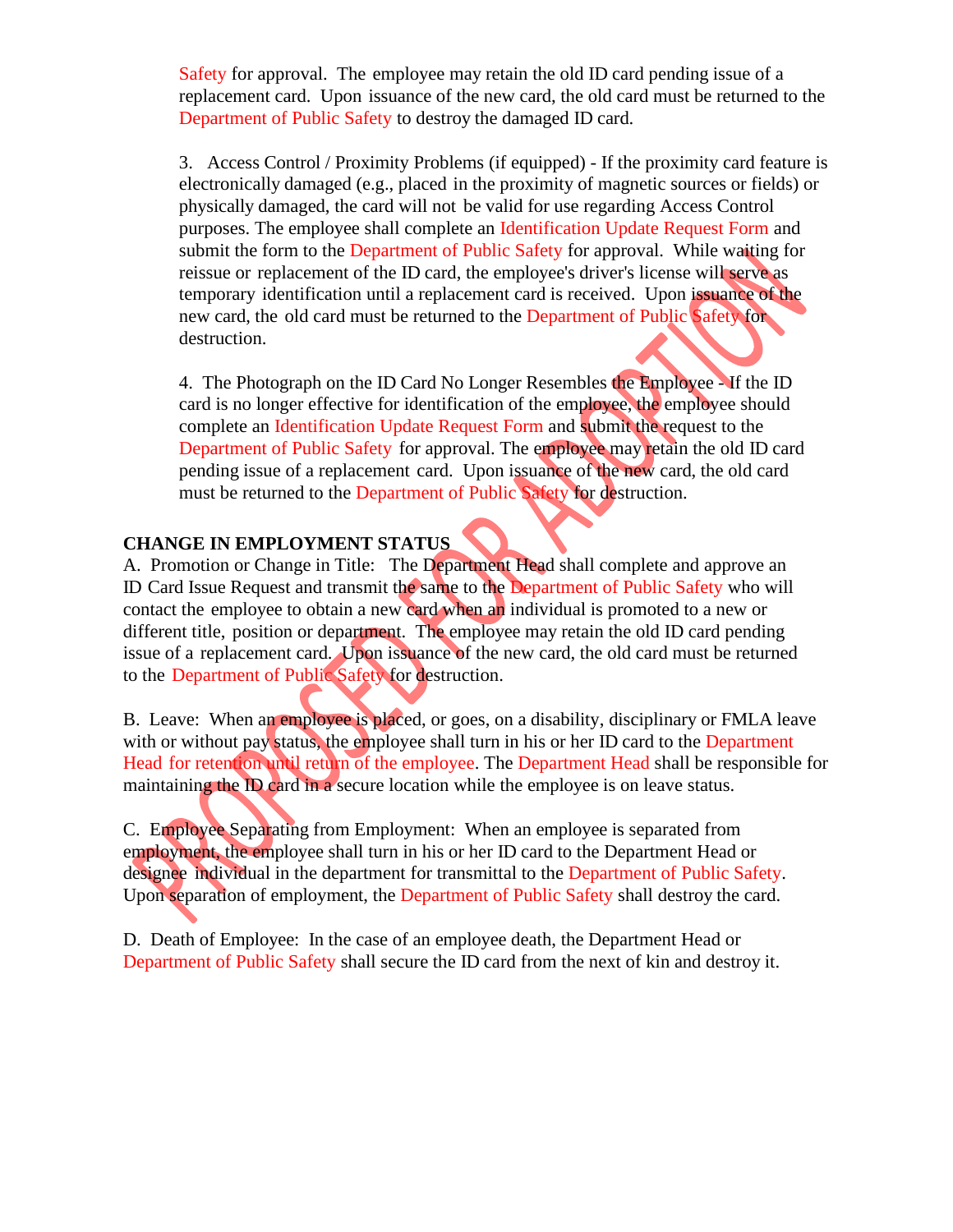

# **IDENTIFICATION UPDATE REQUEST FORM**

| DEPARTMENT: NAMEL AND STREET<br><b>TYPE OF REPORT / REQUEST</b><br>LOST / STOLEN ID _____ NAME/TITLE CHANGE ______ OTHER<br><u> 1989 - Johann Stein, mars an deutscher Stein und der Stein und der Stein und der Stein und der Stein und der</u><br><b>TO BE COMPLETED BY</b><br><b>PROCESSED BY</b> |  | Rev.: 05/31/2022<br>PFA to Public Safety |
|------------------------------------------------------------------------------------------------------------------------------------------------------------------------------------------------------------------------------------------------------------------------------------------------------|--|------------------------------------------|
|                                                                                                                                                                                                                                                                                                      |  |                                          |
| <b>DEPARTMENT HEAD / AUTHORIZING OFFICIAL:</b><br>EMPLOYEE NAME:<br><b>EMPLOYEE CURRENT TITLE:</b><br>DOES ID HAVE INTEGRATED ACCESS CONTROL: YES / NO<br><b>OTHER NOTES:</b>                                                                                                                        |  |                                          |
|                                                                                                                                                                                                                                                                                                      |  |                                          |
|                                                                                                                                                                                                                                                                                                      |  |                                          |
|                                                                                                                                                                                                                                                                                                      |  |                                          |
|                                                                                                                                                                                                                                                                                                      |  |                                          |
|                                                                                                                                                                                                                                                                                                      |  |                                          |
|                                                                                                                                                                                                                                                                                                      |  |                                          |
|                                                                                                                                                                                                                                                                                                      |  |                                          |
|                                                                                                                                                                                                                                                                                                      |  |                                          |
|                                                                                                                                                                                                                                                                                                      |  |                                          |
|                                                                                                                                                                                                                                                                                                      |  |                                          |
|                                                                                                                                                                                                                                                                                                      |  |                                          |
|                                                                                                                                                                                                                                                                                                      |  |                                          |
|                                                                                                                                                                                                                                                                                                      |  |                                          |
|                                                                                                                                                                                                                                                                                                      |  |                                          |
|                                                                                                                                                                                                                                                                                                      |  |                                          |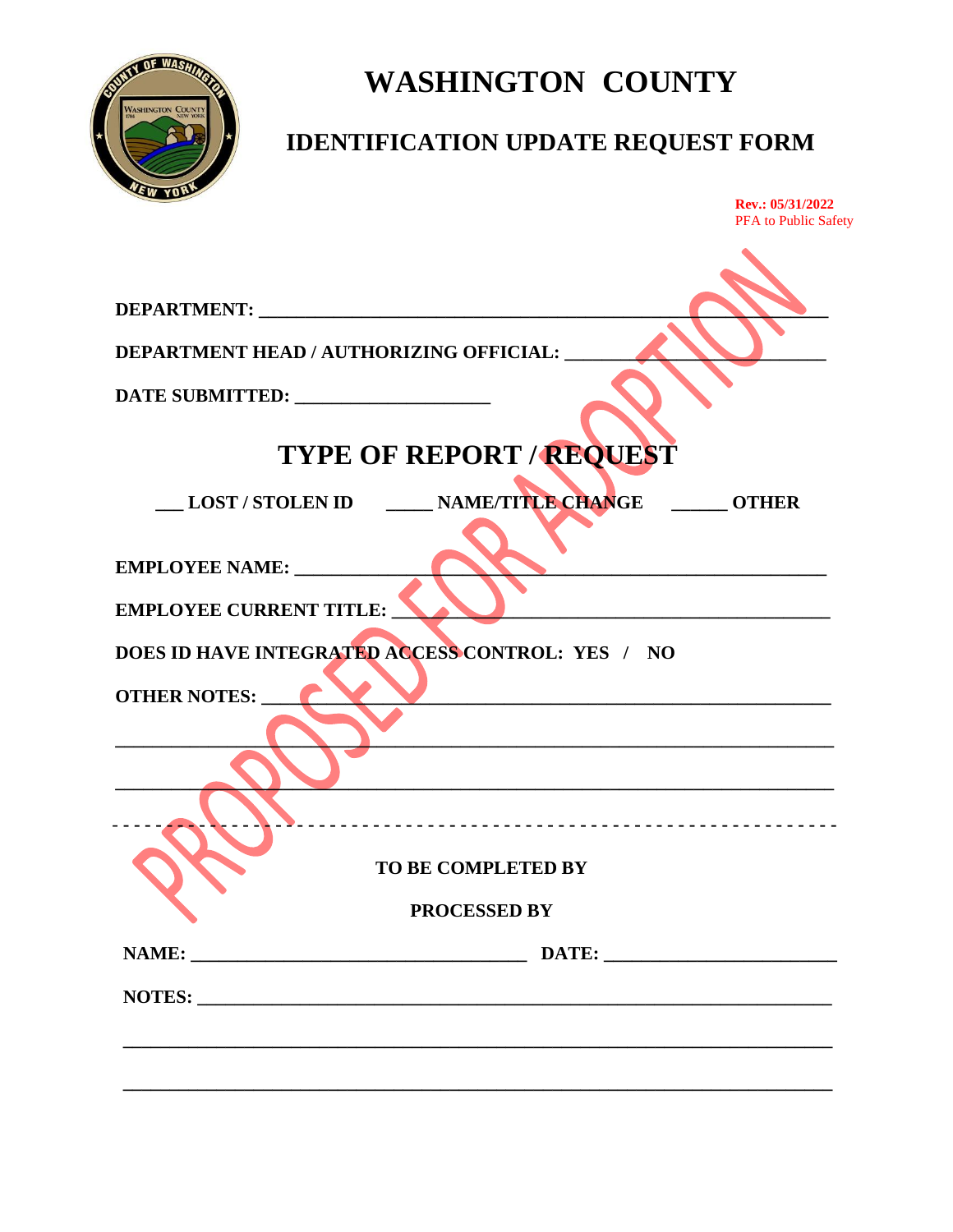

# **VIDEO RECORDING SYSTEM POLICY**

#### **Rev.: 05/20/2022** PFA to Public Safety on 05/31/2022

#### **PURPOSE**

The purpose of this policy is to establish guidelines for use of security cameras / video recording systems in and on the property of Washington County at the Municipal Center, Public Health and Annex, Burgoyne Avenue Complex and other ancillary facilities in a way that enhances the safety and security of our facilities, while respecting the privacy expectations of employees and members of the Washington County communities conducting business at our facilities.

*This policy shall not apply to cameras / video recording systems designated for video conferencing within our facilities or for systems at or within the Washington County Sheriff's Office / Law Enforcement Center or the Washington County Sheriff's Office substation in Salem.*

#### **SCOPE**

This policy applies to all employees, including seasonal, temporary, volunteers, and interns, and visitors to and of the above stated Washington County facilities and properties and all video recording systems therein.

#### **POLICY**

It shall be Washington County's policy that the County is committed to protecting public property and establishing and maintaining workplaces and public areas that are secure and safe for both employees and those conducting business at or within our facilities. To enhance this commitment, Washington County has procured and is utilizing video recording systems at our facilities. The existence of this policy does not imply or guarantee that security cameras will be monitored in real time continuously or otherwise. All future cameras / video recording systems installed on Washington County properties (excluding the Law Enforcement Center and Sheriff's Offices) shall be connected to the main video recording system and must be in compliance with this policy – departments are not authorized to install their own cameras or video recording system devices.

### **RESPONSIBILITIES**

The Washington County Facilities Safety Response Team has been designated responsible for overseeing and managing Washington County's video recording system(s), along with implementation of associated standards and procedures relative to their operations in our facilities, excluding those of the Washington County Law Enforcement Center and Sheriff's Offices. Responsibilities by Department for assigned / responsible personnel are as follows:

- **Buildings and Grounds (Support):** At the request of the authorized Facilities Safety Response Team personnel, conduct the installation of authorized video recording system devices, including wiring and hardware installation at the approved placement locations. Provide assistance with wiring and hardware installation troubleshooting upon request of the Facilities Safety Response Team personnel.
- **Information Technology (Support):** At the request of the authorized Facilities Safety Response Team personnel, assist in budgeting for and procuring approved devices, conduct the network installation and verify connectivity for approved video recording system placement items at the approved placement locations. Provide assistance with connectivity and device troubleshooting upon request of the Facilities Safety Response Team personnel.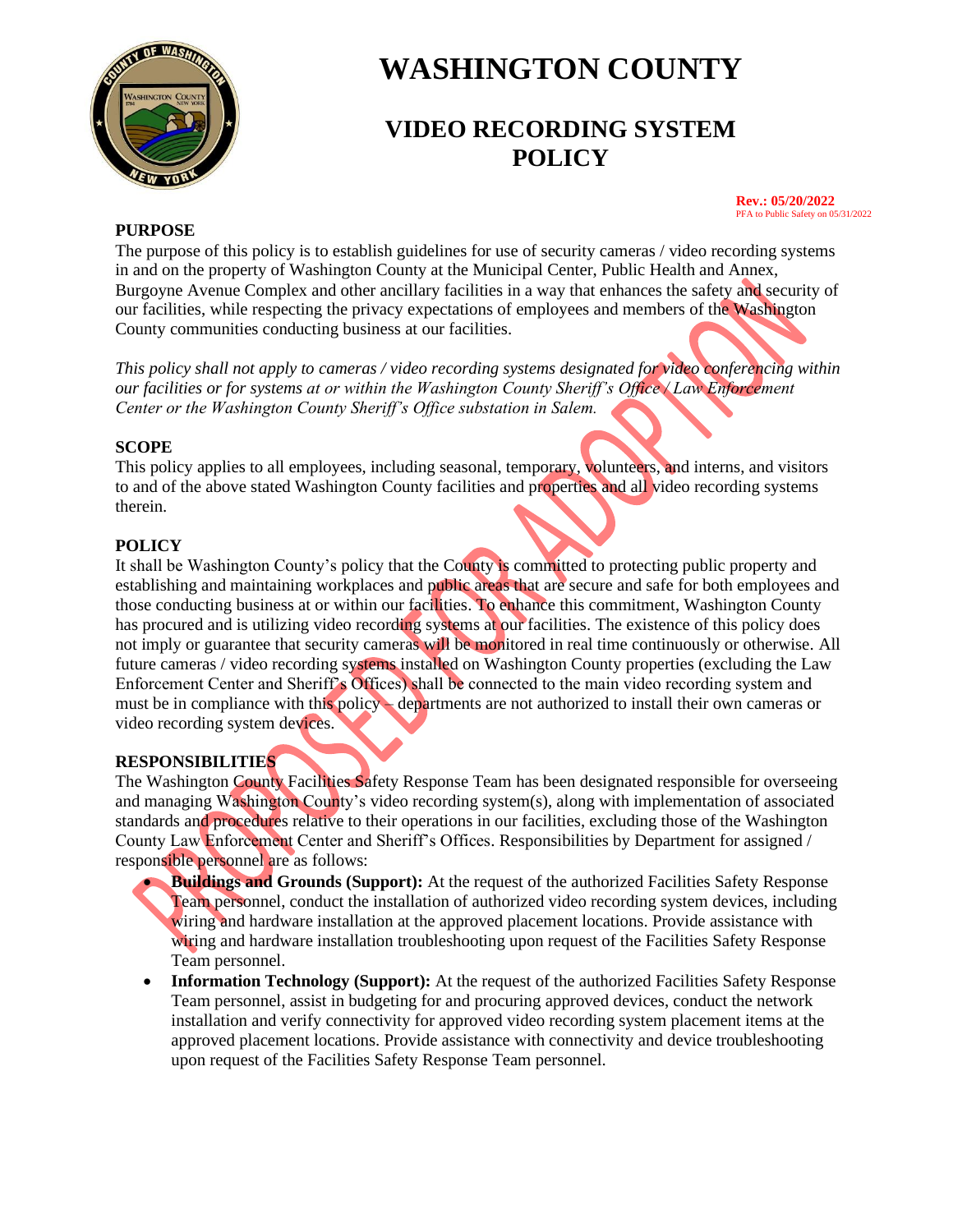- **Department of Public Safety and Safety Officer (Management):** Management of the overall systems, to include, regular verification of system and device operations status (and reporting operational issues when encountered to the vendor), device / systems provisioning, retrieving video footage for official purposes, responding to authorized requests for review / copies of certified recordings, FOIL requests for video, managing requests for system access and users, conducting needs and placement assessments, coordinating installation and networking needs with Information Technology and Buildings and Grounds personnel, coordinating system maintenance needs with the vendor, and utilization of security cameras on mentioned County properties, along with implementation of associated standards and procedures.
- **County Attorney (Oversight):** Provide guidance and direction to the other members of the Facilities Safety Response Team related to the management and operation of the systems, to include (but not limited to), requests for recordings, request for user access, placement of systems / components and use of ancillary system components.
- **County Administrator (Oversight):** Provide guidance and direction to the other members of the Facilities Safety Response Team related to the management and operation of the systems, to include (but not limited to), requests for recordings, request for user access, placement of systems / components and use of ancillary system components.

#### **ACCESS OF SYSTEMS**

In recognizing the sensitive nature of video recording systems and in accordance with the Cybersecurity & Infrastructure Security Agency (CISA) guidance, Washington County will follow the "least access" principle, providing access to only those with an immediate need to have direct access to our video recorder systems and cameras. All users provided access to our video recording systems shall access and utilize such systems for official purposes only. Based on identified needs and urgent situations, access may be granted on a case by case basis following review of the Facilities Safety Response Team. All requests for access (outside of urgent Public Safety or authorized Law Enforcement needs, which shall be made to the Department of Public Safety or the Senior Safety Officer) must be filed using the county's Video Recording System Request Form, which is available a[t washingtoncountyny.gov/videorequests](https://washingtoncountyny.gov/FormCenter/Public-Safety-10/Washington-County-Video-Recording-System-77) .

#### **INSTALLATION OF VIDEO RECORDING SYSTEMS / CAMERAS**

Security cameras shall only be installed in our facilities following review and approval of the members of the Washington County Facilities Safety Response Team in coordination with a Department Head, should the camera be within or directly provide coverage to an individual department. All requests for new camera installations for consideration must be filed using the county's Video Recording System Request Form, which is available at [washingtoncountyny.gov/videorequests](https://washingtoncountyny.gov/FormCenter/Public-Safety-10/Washington-County-Video-Recording-System-77) . Approved requests for installation will be made in writing from a member of the Facilities Safety Response Team to Buildings and Grounds and Information Technology.

#### **PLACEMENT OF VIDEO RECORDING SYSTEMS / CAMERAS**

Placement of cameras shall only be considered for the security and safety of employees and the public, security of County facilities and property, or for Public Safety reasons. Cameras may be installed in outdoor and indoor locations that are deemed critical infrastructure, public areas, or areas in which employees transition throughout our facilities. Examples include (but are not limited to) public common areas such as lobbies, parking lots, entrances, seating areas, service desks, hallways, and areas prone to theft or misconduct, or areas where money is stored or handled. Cameras will not be installed in areas where individuals have a reasonable expectation of privacy such as restrooms or private offices. If needed, electronic shielding will be placed in the security camera so that the camera cannot be used to look into or upon private areas on County property or on adjacent properties. Camera placement must also take into consideration any confidential material that could be visible. Following reviewing requests for new cameras to be added to our video recording systems, the members of the Facilities Safety Response Team will review the request, area of request and take into consideration the needs surrounding the request, additional cameras in the area and area of desired coverage. The Facilities Safety Response Team will coordinate with the requestor (and/or Department Head(s) of the affected area), in addition to reviewing with Information Technology and Buildings and Grounds for input relative to infrastructure, installation and other logistical concerns.